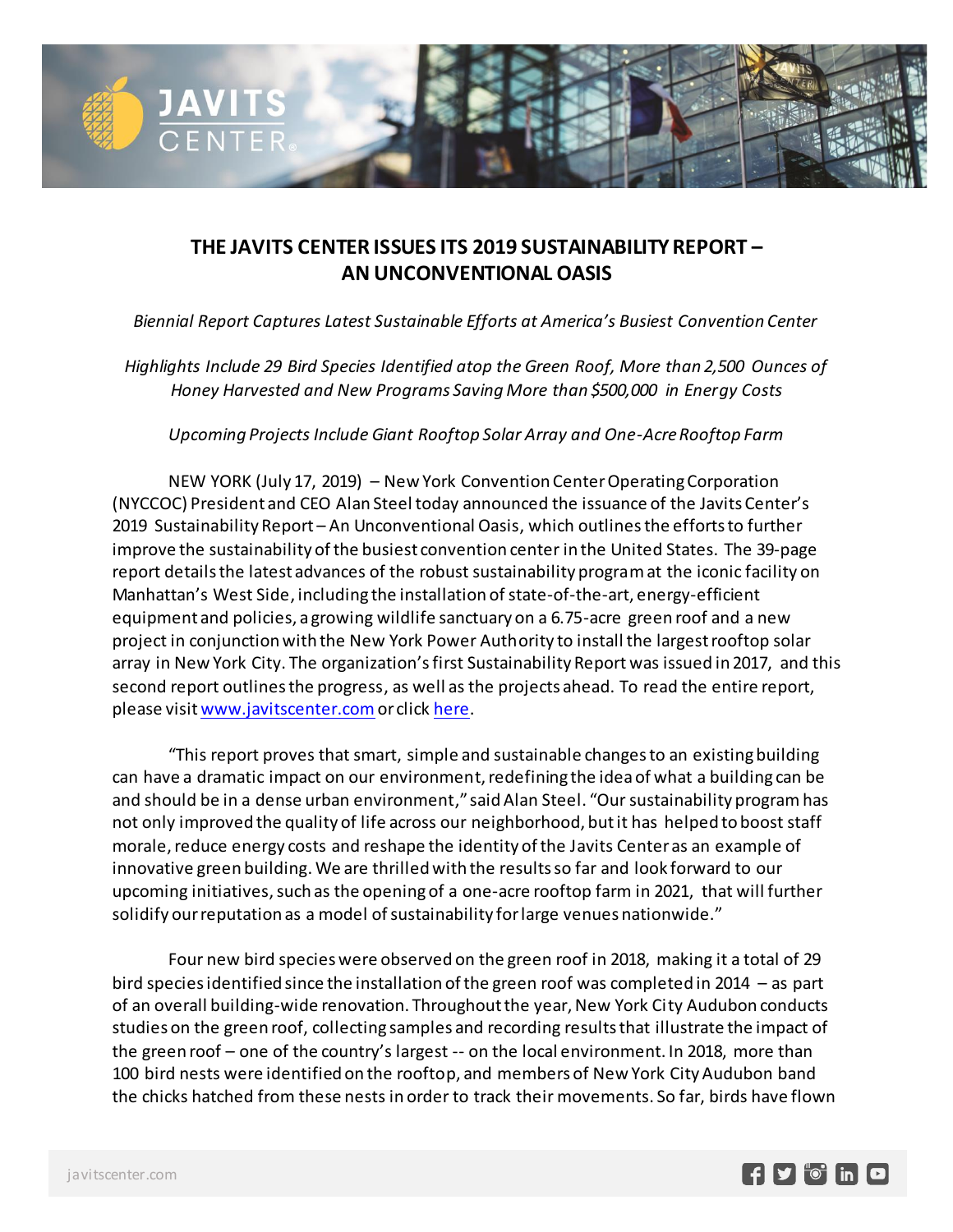

as far away as Florida, Louisiana and Ontario, Canada. Prior to a recent renovation, the Javits Center was known as one of the City's most notorious bird killers due to the dark mirrored glass along its façade. As part of the renovation, more than 6,000 panels of bird-friendly glass were later installed, reducing bird collisions by 95%. Since the project's completion, the Javits Center has partnered with a number of research institutions to study the environmental impact of the green roof, including Drexel University, Cooper Union and Columbia University.

Here are some highlights from the 2019 Sustainability Report:

- **Energy Conservation.** Since 2014, the Javits Center has been working with an energy broker, NuEnergen, to participate in three distinct demand response programs, and as a result, the organization has generated more than \$1.7 million in additional savings. In the summer of 2018, the Javits Center became the largest generator of demand response revenue for a single event in New York State, saving nearly \$530,000 – proving the profitability of such an energy conservation program.
- **Rooftop Solar Array:** The Javits Center has partnered with the New York Power Authority (NYPA) and Siemens on the installation of a 3.2MW solar array on the existing green roof – the largest rooftop solar array in New York City. The solar power generation will offset the building's electric load and directly support the state's plan to build a statewide energy system that is clean, resilient and affordable for all New Yorkers. This effort will support the goal for 50 percent of the state's electricity to come from renewable sources by 2030. As part of the project, more than 4,000 panels will be installed on the green roof, constructed through an innovative design atop the roof's HVAC units.
- **Sensors.** To monitor and reduce water consumption, sensors have been installed on faucets and toiletsthroughout the convention center. Improvements to the roof's irrigation system and a new leak detection program also will help reduce the building's overall water consumption. Leak sensors detect and alert our Facilities Management team in the event of a leak, and these real-time monitoring efforts allow for them to be fixed expeditiously.
- **Honey Harvest.** More than 2,500 ounces of honey were harvested from rooftop bee hives on the green roof in 2018, and that's 10 times the amount of the initi al harvest during the prior year. Our engineering department works closel y with local beekeepers to monitor the rooftop bee activity and provide the best care and maintenance possible throughout the year.